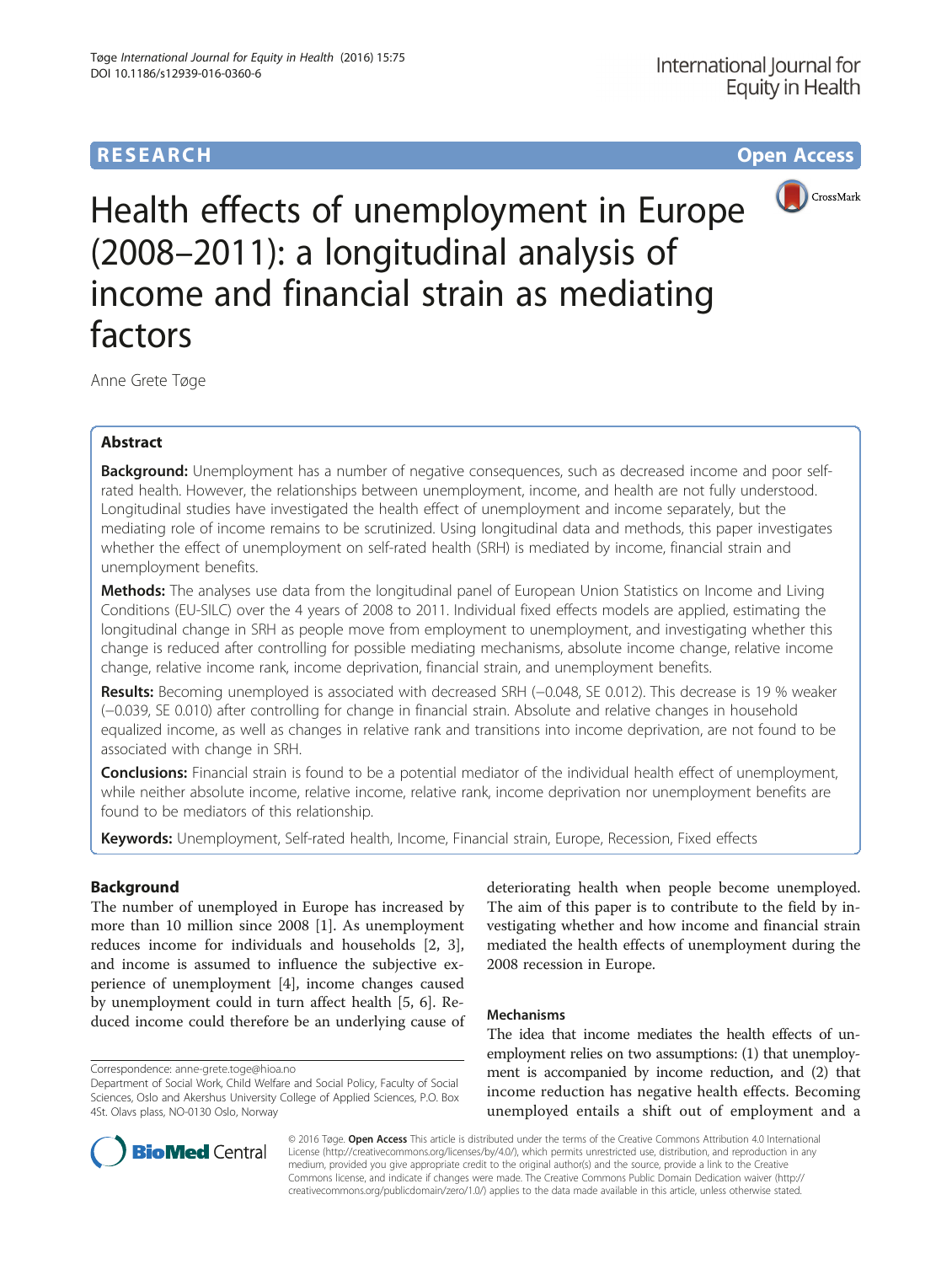consequent loss of labour income. In Europe, welfare systems function as substantial buffers against the negative effect of unemployment on income [[7, 8\]](#page-10-0). Nevertheless, the design and regulation of unemployment compensation systems result in some people being defined as eligible whilst others are not. Further, the net replacement rate varies between 13 % (in the United Kingdom) and 92 % (in Portugal), and the duration of the compensation varies between 20 weeks (in Lithuania) and 120 weeks (in Belgium) [\[7](#page-10-0)]. Whether unemployment affects income therefore depends on variations in both individual eligibility and national policies. These variations enable investigation of possible mediating health effects of reduced income.

More detrimental health effects of unemployment in people with greater income loss may be explained by different mechanisms [[9, 10](#page-10-0)]. The absolute income hypothesis implies that income has a direct effect on health through reduced purchasing power [[9, 10](#page-10-0)] for health-promoting items, services, and activities. However, it is often assumed that this relationship is nonlinear: the more health-promoting items, services, and activities that are affordable for the individual or household, the less the additional benefit of affording more [[10\]](#page-10-0). The income deprivation hypothesis is a variant of the absolute income hypothesis, but emphasizes the effect of moving below a critical income threshold. Income loss is expected to be harmful if, and only if, it leads to poverty. By acknowledging the role of social comparisons with significant others, the relative income hypothesis incorporates the psychosocial dimension of income inequality. Positions in a hierarchical society are seen in relation to both power and social status; being low on the chain of the income distribution can produce feelings of subordination, subservience, and being dominated, which can lead to stress, loss of control, and feelings of inferiority [\[9](#page-10-0)–[16\]](#page-11-0). Relative rank is closely related to the concept of relative income, but implies a stronger emphasis on the psychosocial mechanism than does the relative income hypothesis [[9, 10](#page-10-0)]. Here, health is assumed to be affected not only by the person's social position relative to a reference group, but also by their position on the scale of income distribution.

#### Empirical studies

A wide range of publications report correlations between health and unemployment and/or income. However, investigating whether income mediates the effect of unemployment on health requires investigation of health change within individuals. The research presented in this section is therefore restricted to studies with longitudinal designs.

Several studies suggest a causal relationship between unemployment and health, particularly mental health

[[19](#page-11-0)–[22](#page-11-0)], but the effects vary between European countries (see [[23\]](#page-11-0) for country specific estimates). Similarly, income is usually found to be strongly correlated with health status [\[9](#page-10-0)]. The causal interpretations of such correlations could be that income affects health [[24](#page-11-0), [25](#page-11-0)], that health affects income [[25](#page-11-0)], that income and health affect each other mutually, or that underlying factors cause both [[26, 27\]](#page-11-0). Interpretations may also depend on the definition of "causal relationship" as well as the investigated sample [[9](#page-10-0)]. For example, income may have a negative effect on health among children and most adults, but not in those over the age of 70 years [[28](#page-11-0)].

Using structural equation models, income deprivation at the household level is found to predict forthcoming health problems [\[25](#page-11-0)]. Testing the inverse causal pathway shows the effects of health on household resources to be markedly lower than the other way around, supporting the hypothesis that income is an important determinant of health. Halleröd and Gustafsson [\[29](#page-11-0)] use similar models and report that changes in income are also related to changes in morbidity, but they are not able to determine the causal direction. Investigating how more severe income shocks affect health using dynamic panel models, Halliday [\[30](#page-11-0)] reports that income shock is on average associated with deteriorating SRH. Conversely, changes towards the middle of the income distribution are associated with increased SRH for those with both very high and very low income.

Very few studies have investigated how income and financial strain mediate the health effect of unemployment, but in a recent study Huijts, Reeves, McKee and Stuckler [[31\]](#page-11-0) address this exact question using the EU-SILC (2007–2009) and conclude that self-reported financial strain could explain about one third of the association between job loss and health. However, Huijts, et al. [[31\]](#page-11-0) do not investigate changes over time, but use a control for the baseline. These models are prone to omitted-variable bias due to baseline differences in working conditions, stress, or job insecurity, which are likely to affect the risk of unemployment, income change, and health. Such bias leads to overestimation of the health effects of unemployment and income change, and increases the risk of overestimating the mediating effect. This illustrates the need for longitudinal investigation.

Further, there are many reasons for income fluctuations, e.g. more/less working hours or getting a better/ worse paid job. Such income changes should neither cause better nor worse health. When investigating how income mediates the effect of unemployment on health, one should therefore investigate the patterns among individuals who have experienced unemployment rather than the correlations in the general population.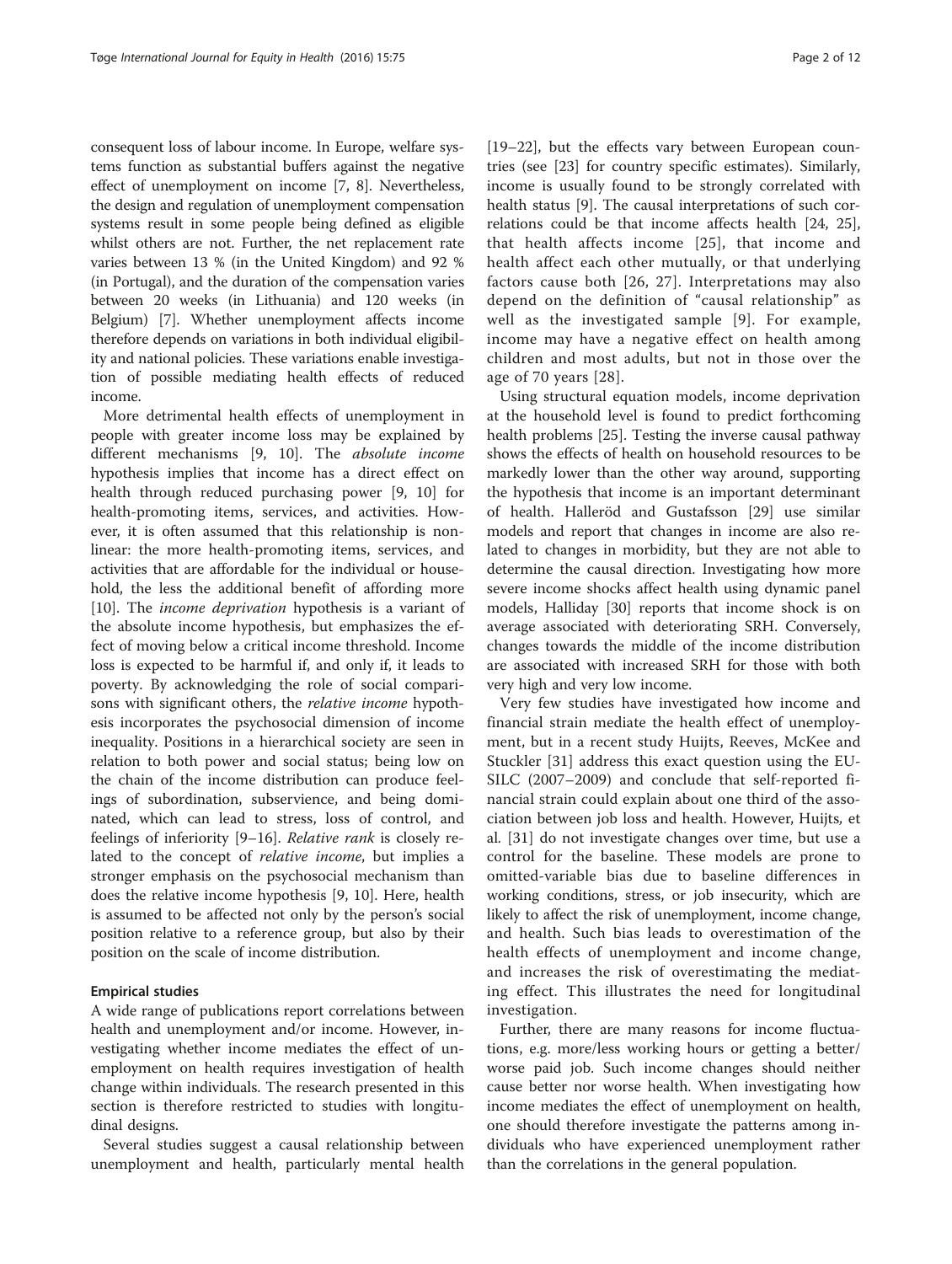## Methods

## Data

This analysis uses the 2008–2011 panel of European Union Statistics on Income and Living Conditions (EU-SILC), which covers 28 European countries (the EU-28 except for Germany and Ireland plus Norway and Iceland). The data are harmonized according to the European Parliament and Council regulation (1177/2003) and constitute an extraordinarily rich information source on employment.

#### Variables

The dependent variable is SRH, measured with the single item: How is your health in general? The responses are captured on a 5-point scale ranging from 1 (very bad) to 5 (very good). This measure is more sensitive to minor health changes than longstanding illness or chronic disease. A continuous measure of health provides more variation than a dichotomised measure of health, and linear regression models allow for more straightforward comparisons between countries and statistical models than non-linear regression of categorical outcome variables. Empirical research finds SRH a powerful predictor of future morbidity, mortality [[32](#page-11-0)– [34\]](#page-11-0), and future health ratings from physicians [[35, 36\]](#page-11-0).

Unemployment is given the value 1 if a respondent's self-defined status is unemployed, and 0 if it is employed. All other statuses are coded as missing.

Absolute income is measured as  $log (income + 1)$ , where income is the net sum (in thousands of  $\epsilon$ ) of disposable household income, including welfare benefits and minus fixed costs (housing, utilities, debts, etc.), and adjusted for inflation (Harmonised Index of Consumer Prices [[37](#page-11-0)]) and household size (OECD equivalence scale [\[38\]](#page-11-0)). The equivalence scale assigns a value of 1 to the respondent, 0.5 to each additional adult member. and 0.3 to each child [[39](#page-11-0), [40\]](#page-11-0). Income deprivation is measured as a key measure of poverty in the EU list of indicators [\[41\]](#page-11-0). The "at-risk-ofpoverty" threshold is set at 60 % of national median household income [\[42\]](#page-11-0). Living below this cut-off is coded 1 and above is coded 0. Relative income is measured as deviation between household absolute income and country/ year median [\[10\]](#page-10-0). Income changes are therefore adjusted for changes in the overall income level in the national population. Relative rank is measured as the households' position within the national distribution of household absolute incomes [[10](#page-10-0)]. This distribution is separated into deciles, where 1 denotes the 20 %with lowest income and 5 denotes the 20 % with highest income. The subjective dimension of the households' economic difficulties is measured on a 6-item scale of their ability to meet their needs, where 1 is very easy and 6 very difficult.

To investigate the independent mediating effect of unemployment benefits on SRH, net unemployment benefit is extracted from the absolute income and log

(net unemployment benefit  $+1$ ) and log (absolute income − net unemployment benefit + 1) are included as independent variables. Gross unemployment benefit is used for countries where net unemployment benefits are unavailable (Denmark, Finland, Hungary, Iceland, Malta, Netherlands, Norway, Slovakia, and the United Kingdom).

#### Control variables

Age is controlled for using linear (years) and squared terms. Partnership status is controlled for using an indicator variable for married and cohabiting individuals (1) versus all other statuses (0).

#### Sample restrictions

EU-SILC is a 4-year rotational panel of national representative samples. However, in this study only people aged 19 to 65 with at least 2 years in the labour market (employed and/or unemployed) and at least one transition to unemployment are included. People from Croatia were observed only once (because Croatia joined EU-SILC in 2011) and are therefore excluded from the analysis. To avoid introducing reverse causality (i.e. the effect of health on income and unemployment), the sample is restricted to those with less than 3 months of absence or disability in the year prior to the transition to unemployment. Because household income depends on all household members, people who moved households in this period are also excluded from the analyses. The final sample includes 16 913 individual observations among 6 200 respondents.

#### Statistical analyses

Individual fixed effects models, i.e. models that control for time-invariant factors, are applied. This is a form of difference-in-difference design with a model that contrasts the health slope for those who experience unemployment with those who do not. Random models are not applicable, as the Hausman test showed statistical dependence between explanatory variables and the unobserved random term. In the fixed effects model individual change in SRH is a function of change in the explanatory variables. The basic model is

$$
\boldsymbol{\varUpsilon}_{it} = \mu_{t} + \beta \, x_{it} + \nu_{i} + \epsilon_{it} \text{ for } t = 1,...,T \text{ and } i = 1,...,N(0)
$$

where  $y_{it}$  is the value of SRH for unit *i* at time *t*,  $\mu_t$  is an intercept that may be different for each period, and  $βx_{it}$  is the value of the explanatory variable(s) for unit *i* at time t. As the models only use the within-individual variation, they control for unobserved factors that vary across units but are constant over time;  $v_i$ .  $\varepsilon_{it}$  is the unobserved time variant factor (error term).

All the main mediating variables are included separately, since different measures of income are highly correlated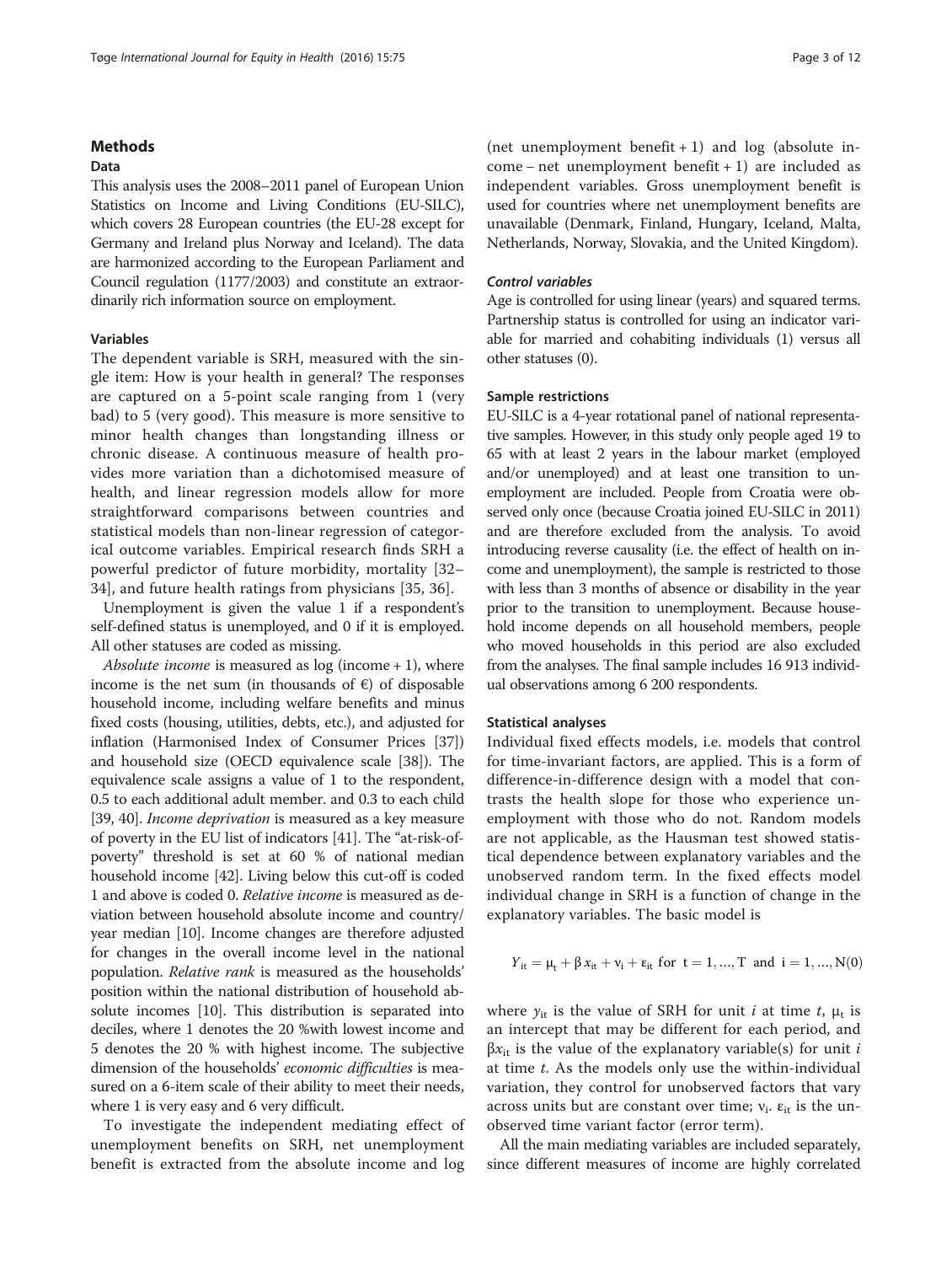[[10](#page-10-0)]. Combining them in one model would introduce multicolinearity [[43](#page-11-0)].

Partnership status and number of dependent children are controlled for by equalizing disposable household income. To avoid multicollinearity, control for partnership status and children are only included in investigations of the impact of financial strain; reemployment is not included because this transition correlates with income change. All standard errors are clustered on countries. The analyses were conducted using Stata/MP 14.

#### Results

Table 1 reports summary statistics. Standard deviations are reported for individuals and show variation in individual change over time.

### Income and SRH

In all European countries, transition from employment to unemployment implies lower income [[7\]](#page-10-0). Except for income deprivation, this pattern can be rediscovered for all income and material factors included in this study (Appendix, Table 4). Table [2](#page-4-0) reports individual fixed effects correlations, where SRH is a function of income and material factors. Models 1a and 2a show that increased absolute and relative income is associated with increased SRH. However, neither of these two estimates are significant. Model 3a investigates individual change in SRH as a function of change in relative rank, and shows that upward mobility in income distribution is associated with increased SRH, but this correlation is not

Table 1 Summary statistics

| Variables                                           | Mean    | SD (within) | Min         | Max  | N      |
|-----------------------------------------------------|---------|-------------|-------------|------|--------|
| Dependent variable:                                 |         |             |             |      |        |
| Self-rated health (SRH)                             | 3.90    | 0.43        | 1           | 5    | 16,913 |
| Employment:                                         |         |             |             |      |        |
| Unemployment                                        | 0.41    | 0.47        | $\mathbf 0$ | 1    | 16,913 |
| Equalized disposable<br>household income:           |         |             |             |      |        |
| Absolute income                                     | 2.23    | 0.25        | $-2.98$     | 5.73 | 16,913 |
| Income deprivation                                  | >0.01   | 0.05        | $\Omega$    | 1    | 16,913 |
| Relative income                                     | $-0.11$ | 0.25        | $-5.82$     | 3.12 | 16,913 |
| Relative rank                                       | 2.69    | 0.63        | 1           | 5    | 16,913 |
| Absolute income - excluding<br>unemployment benefit | 2.19    | 0.27        | $-2.98$     | 5.73 | 16,913 |
| Net unemployment benefit                            | 0.33    | 0.44        | 0           | 5.12 | 16,913 |
| Subjective perception of<br>economy:                |         |             |             |      |        |
| Financial strain                                    | 4.44    | 0.60        | 1           | 6    | 16,913 |
| Time variant covariates:                            |         |             |             |      |        |
| Partnered                                           | 0.60    | 0.10        | 0           | 1    | 16,913 |
| Age (in years)                                      | 39.29   | 0.87        | 19          | 59   | 16,913 |

statistically significant. Model 4a shows that moving into income deprivation (below 60 % of national median household income), is associated with a positive, but statistically insignificant change in SRH. Model 5a shows that increased financial strain is significantly correlated with deterioration in SRH: for each increase in the level of financial strain, SRH score drops by 0.044. By separating benefits from income, Model 6a investigates the effect of unemployment benefits beyond their effect on income. Results show that increased unemployment benefit is associated with a positive, but statistically insignificant increase in SRH.

## Income mediation

The results in Table [2](#page-4-0) show that only financial strain (Model 5a) affects SRH, implying that only financial strain can be expected to be a significant mediating effect between unemployment and SRH. Nevertheless, for transparency, Table [3](#page-5-0) reports results for all models.

Model 0 reports a mean reduction in SRH of 0.048 when respondents become unemployed. Change in absolute income (Model 1b), relative income (Model 2b), relative rank (Model 3b), and income deprivation (Model 4b) does not substantially affect the unemployment coefficient; the mean reduction in SRH when respondents become unemployed is 0.047 (in models 1b, 2b and 3b) and 0.048 (in Model 4b). However, when controlling for financial strain (Model 5b), the unemployment coefficient is −0.039, in other words 19 % lower than the unemployment coefficient in Model 0. Nevertheless, a bootstrap estimation (50 replications) does not suggest that the unemployment estimate in Model 5b is significantly different from that in Model 0  $(CI = -.019-037)$ .

Model 6b investigates the mediating effect of unemployment benefits, but shows a minor increase in the unemployment coefficient, and can therefore not identify a mediating effect.

The results on Table [3](#page-5-0) show a possible mediating effect of financial strain (Model 5b), however, it cannot be concluded that this mediating effect is different from zero. No mediating effects are detected from the remaining dimensions of income.

#### Sensitivity analyses

To test whether the results in Models 6a and 6b are robust to the inclusion of gross unemployment benefits, they are rerun on a sample restricted to individuals in countries where net unemployment benefits are available (see Appendix, Table 5). The main result persists: the mean change in SRH when respondents become unemployed does not decline when controlling for net unemployment benefit. If anything, there is rather a stronger effect of unemployment on SRH.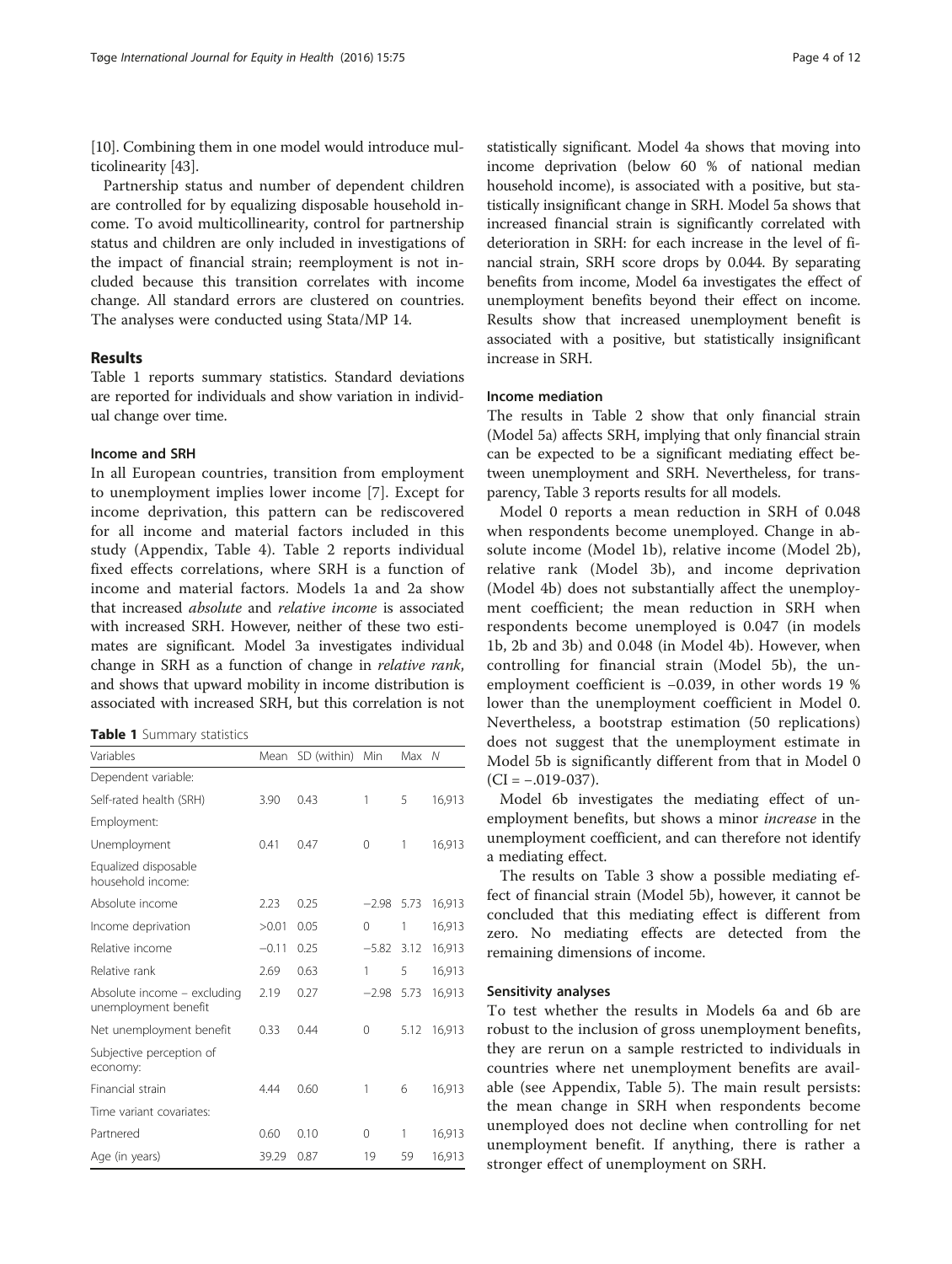<span id="page-4-0"></span>

| Table 2 Self-rated health (SRH): Individual fixed effects correlations. All models control for age and age squared |  |  |  |  |  |  |
|--------------------------------------------------------------------------------------------------------------------|--|--|--|--|--|--|
|                                                                                                                    |  |  |  |  |  |  |

|                                                  |               |               |               | Model 4a      |               |               |
|--------------------------------------------------|---------------|---------------|---------------|---------------|---------------|---------------|
|                                                  | Model 1a      | Model 2a      | Model 3a      |               | Model 5a      | Model 6a      |
|                                                  | Fixed effects | Fixed effects | Fixed effects | Fixed effects | Fixed effects | Fixed effects |
| Variables                                        | SRH           | SRH           | SRH           | SRH           | SRH           | SRH           |
| Absolute income                                  | 0.006         |               |               |               |               |               |
|                                                  | (0.013)       |               |               |               |               |               |
| Relative income                                  |               | 0.009         |               |               |               |               |
|                                                  |               | (0.013)       |               |               |               |               |
| Relative rank                                    |               |               | 0.003         |               |               |               |
|                                                  |               |               | (0.004)       |               |               |               |
| Income deprivation                               |               |               |               | 0.010         |               |               |
|                                                  |               |               |               | (0.106)       |               |               |
| Financial strain                                 |               |               |               |               | $-0.044***$   |               |
|                                                  |               |               |               |               | (0.009)       |               |
| Absolute income - excluding unemployment benefit |               |               |               |               |               | 0.005         |
|                                                  |               |               |               |               |               | (0.014)       |
| Unemployment benefit                             |               |               |               |               |               | 0.013         |
|                                                  |               |               |               |               |               | (0.011)       |
| Control for partnership status:                  |               |               |               |               |               |               |
|                                                  | <b>NO</b>     | <b>NO</b>     | <b>NO</b>     | <b>NO</b>     | <b>YES</b>    | <b>NO</b>     |
| Observations                                     | 16,913        | 16,913        | 16,913        | 16,913        | 16,913        | 16,912        |
| R-squared (within)                               | 0.009         | 0.009         | 0.009         | 0.009         | 0.013         | 0.009         |
| Number of respondents                            | 6,200         | 6,200         | 6,200         | 6,200         | 6,200         | 6,200         |
|                                                  |               |               |               |               |               |               |

Standard errors clustered on countries in parentheses,  $***p$  < 0.001,  $**p$  < 0.01,  $*p$  < 0.05

Tøge & Blekesaune [[23](#page-11-0)] found stronger effects of unemployment on SRH among older than younger workers. When limiting the analyses in the current study to individuals born before 1970, results confirm the main finding. Only financial strain reduces the unemployment estimate (Appendix, Table 6), however, bootstrap estimation suggests that the reduction is not statistically significant ( $CI = -.030-.055$ ).

The number of respondents with unemployment transitions varies substantially across countries (see Fig. [1](#page-5-0)). Using fixed effects models, this variation implies that the results could be driven by effects in countries with high numbers of unemployment transitions.

Weighting for these differences, either by giving the countries even numbers of transitions (i.e.  $\frac{1}{\text{Number of unemptyment transitions}}$ , see Appendix, Table 7) or by weighting according to the national increase in unemployment rates (i.e.  $\frac{\Delta \text{ Non employment rate } (2008-2011)}{\text{Number of un employment transitions}}$ , see Appendix, Table 8) confirms the overall results. Differences between Model 0 and 5b in Appendix Tables 6 and 7 are not tested, as weights are not allowed with the bootstrap prefix in Stata/MP 14.

## **Discussion**

This study provides a longitudinal investigation of income and financial strain as mediators of the health effect of unemployment in the first years after the global financial crisis hit Europe. The main results suggest that the effect of unemployment on SRH is more or less independent of change in income, but possibly somewhat mediated by self-perceived financial strain.

Huijts, et al. [\[31](#page-11-0)] investigated the potential mediating role of income and financial strain in the EU-SILC using a cross-sectional model that controls for initial health. This method provides estimates between crosssectional and longitudinal estimates. In this case, a cross-sectional estimate is several times larger than a longitudinal estimate [[23](#page-11-0)], indicating that the health gap between working and unemployed individuals is largely driven by health selection of individuals in poor health into unemployment and much less by changing health as people become unemployed. Longitudinal models that investigate changes in health in individuals remove all time-invariant sources of health selection into unemployment, and thus account for the fact that people in poor health are more likely to become unemployed than healthier individuals.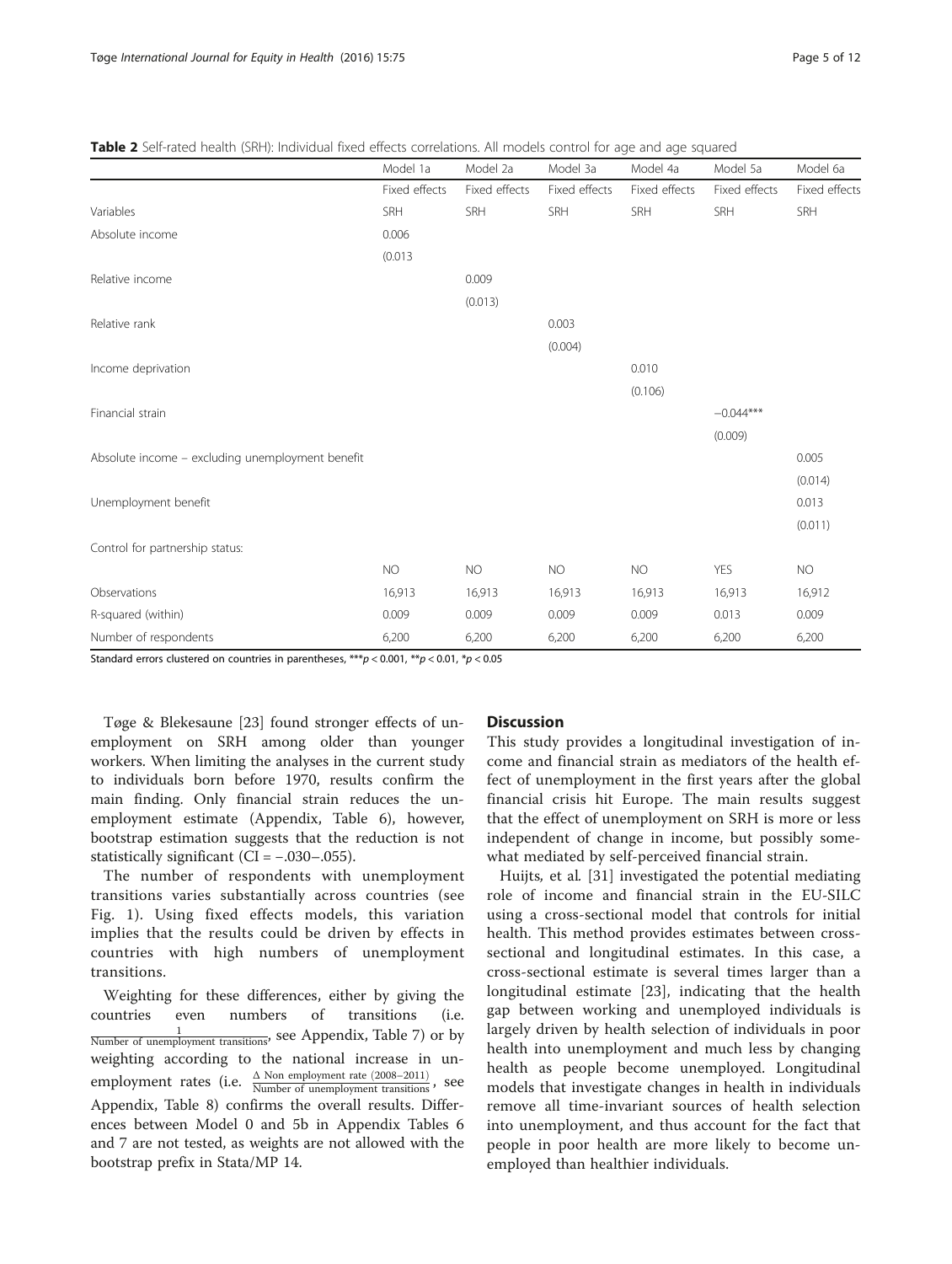|                                                     | Model 0          | Model 1b         | Model 2b         | Model 3b         | Model 4b         | Model 5b         | Model 6b         |
|-----------------------------------------------------|------------------|------------------|------------------|------------------|------------------|------------------|------------------|
|                                                     | Fixed<br>effects | Fixed<br>effects | Fixed<br>effects | Fixed<br>effects | Fixed<br>effects | Fixed<br>effects | Fixed<br>effects |
| Variables                                           | SRH              | SRH              | SRH              | <b>SRH</b>       | SRH              | <b>SRH</b>       | SRH              |
| Unemployment                                        | $-0.048***$      | $-0.048***$      | $-0.048***$      | $-0.048***$      | $-0.048***$      | $-0.039***$      | $-0.050***$      |
|                                                     | (0.010)          | (0.010)          | (0.010)          | (0.010)          | (0.010)          | (0.010)          | (0.009)          |
| Absolute income                                     |                  | 0.001            |                  |                  |                  |                  |                  |
|                                                     |                  | (0.014)          |                  |                  |                  |                  |                  |
| Relative income                                     |                  |                  | 0.005            |                  |                  |                  |                  |
|                                                     |                  |                  | (0.014)          |                  |                  |                  |                  |
| Relative rank                                       |                  |                  |                  | 0.002            |                  |                  |                  |
|                                                     |                  |                  |                  | (0.004)          |                  |                  |                  |
| Income deprivation                                  |                  |                  |                  |                  | 0.016            |                  |                  |
|                                                     |                  |                  |                  |                  | (0.109)          |                  |                  |
| Financial strain                                    |                  |                  |                  |                  |                  | $-0.041***$      |                  |
|                                                     |                  |                  |                  |                  |                  | (0.009)          |                  |
| Absolute income - excluding unemployment<br>benefit |                  |                  |                  |                  |                  |                  | >0.001           |
|                                                     |                  |                  |                  |                  |                  |                  | (0.014)          |
| Unemployment benefit                                |                  |                  |                  |                  |                  |                  | 0.017            |
|                                                     |                  |                  |                  |                  |                  |                  | (0.011)          |
| Control for partnership status:                     |                  |                  |                  |                  |                  |                  |                  |
|                                                     | <b>YES</b>       | <b>NO</b>        | <b>NO</b>        | NO               | NO               | <b>YES</b>       | <b>NO</b>        |
| Observations                                        | 16,913           | 16,913           | 16,913           | 16,913           | 16,913           | 16,913           | 16,912           |
| R-squared (within)                                  | 0.011            | 0.010            | 0.010            | 0.010            | 0.010            | 0.014            | 0.010            |
| Number of respondents                               | 6,200            | 6,200            | 6,200            | 6,200            | 6,200            | 6,200            | 6,200            |

<span id="page-5-0"></span>Table 3 Self-rated health (SRH): individual fixed effects correlations. All models control for age and age squared

Standard errors clustered on countries in parentheses, \*\*\*  $p < 0.001$ , \*\*  $p < 0.01$ , \*  $p < 0.05$ 

The economic consequences of unemployment are influenced by the functioning of the welfare state, including the level and duration of benefits and the access to services during unemployment [\[4](#page-10-0)]. Despite variation across countries, European welfare states have performed considerably better than the United States (US) during this period [\[44](#page-11-0)]. Because income reductions in Europe are typically better ameliorated by benefits and services than in the US, the negative consequences of individual and family income loss in Europe may be lower. This could mean that different forms of compensation, insurance, and benefits that have been provided throughout Europe have been quite effective in buffering the health effects of unemployment in this critical period. However, it is important to note that this study is based on a 4-year observational period. Even though psychological stress could be immediate [\[45](#page-11-0)] or even start before the job loss [[46](#page-11-0)], the effects of actual income loss on the social determinants of health may take more than a few

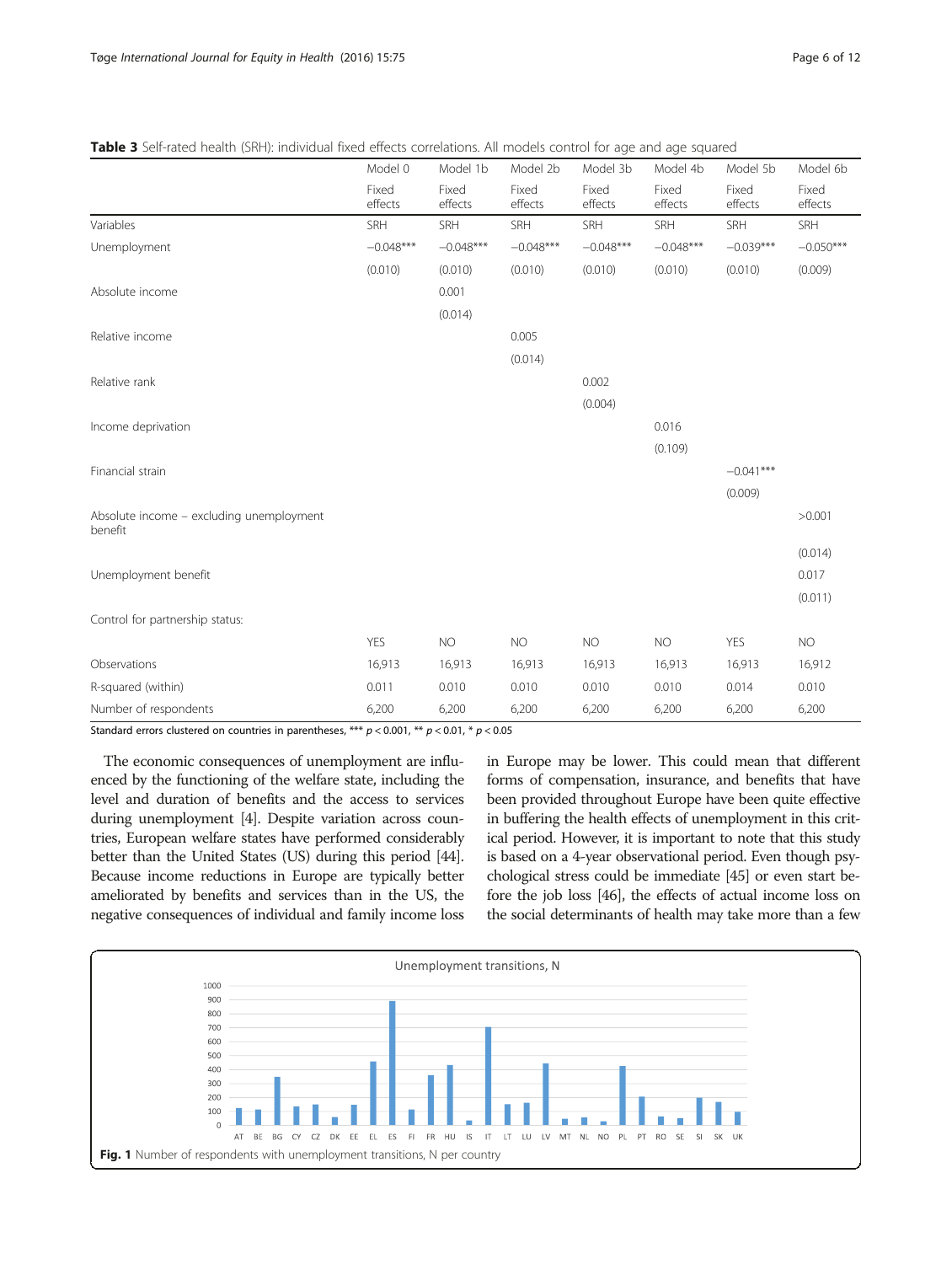years to manifest [\[4\]](#page-10-0). Duration of unemployment and period of lower income may therefore be more important than actual income change at the time of transition to unemployment. Further, the panel does not include the years after 2011, when several countries introduced austerity measures. To the extent that such measures include cutbacks in benefits and services for the unemployed, income could become a stronger mediating factor.

The effect of unemployment on health could also depend on the time interval between unemployment transition and interview. When empirically tested, SRH tends to rise after the unemployment transition [\[23\]](#page-11-0), indicating a gradually health improvement or adaptation to the new situation. However, the timing of interview should be independent of the timing of unemployment. As such, the coefficients indicate the change in SRH for a person with an average time interval between unemployment and interview.

Beyond including absolute income as a mediating factor, this study attempted to test other mechanisms by which income might mediate the health effect of unemployment: relative income, relative rank, and income deprivation. The results provide no evidence for any of these pathways. Disentangling the different income-related mechanisms is difficult, as the chain of events is complex [\[9,](#page-10-0) [47\]](#page-11-0) and the operationalization of the various income measures does not necessary exclude alternative hypotheses [\[10](#page-10-0)]. Economic resources affect living conditions in absolute terms, but the extent to which material factors directly affect health is difficult to separate from indirect pathways through health behaviours, low control, insecurity, loss of self-esteem, and social isolation [[18](#page-11-0), [47](#page-11-0)]. "Usually the effects of chronic stress will be closely related to the many direct effects of material deprivation, simply because material insecurity is always worrying" [\[18](#page-11-0)]. Such psychological effects could be related to the various systems of compensation, insurance and benefits for the unemployed. Beyond buffering income reductions, unemployment protection might also contribute to a perception of safety and increase trust in the state as a provider of welfare and social security. Given that such emotions affect health, there could be an independent psychological effect of compensation on health and wellbeing; however, this study finds no evidence for this mechanism as a mediating effect of unemployment on health.

Subjective assessments of one's financial situation may shed light on another psychosocial pathway: self-perceived economic stress [\[11,](#page-10-0) [17](#page-11-0)], a dimension that is not necessarily captured by objective measures of income change [[21](#page-11-0)]. When measuring peoples' abilities to subsist on their current income, it is necessary to have their subjective judgement of their present financial situation. This judgement, however, relates to their perceived future economic prospects [\[48\]](#page-11-0). Even in a household with a stable income and ability to maintain its normal standard of living, risk of upcoming change in income may affect a person's consumption and judgement of their current financial situation. In line with Huijts, et al. [[31\]](#page-11-0), the present results indicate that financial strain could mediate the effect of unemployment on health; the estimated size of this mediating effect is 19 %, i.e. about half of what Huijts, et al. [[31](#page-11-0)] suggest. Nevertheless, the mediating effect of financial strain is not statistically significantly different from zero. It should also be mentioned that these 19 % are estimated without considering possible endogeneity: with selfreported measurements on both sides of the equation, there is the risk that time-variant psychological processes may influence both the dependent and independent variables. An underlying variable, e.g. mood, could affect both subjective economy and SRH. This means that the "true" mediating effect of financial strain in the European population during the financial crisis (2008–2011) would be somewhere below 19 %.

Contrary to Huijts, et al. [\[31](#page-11-0)], this study finds no mediating effect of unemployment benefits. This result does not necessarily mean that health is unaffected by such schemes; it could rather illustrate the difficulty of identifying such effects. By grouping all income sources into one pot, it is possible to examine the health effects of income changes. This pooling of income relies on the assumption that unemployment with low (or no) compensation would give a steeper decline in overall household income than unemployment with compensation. However, lack of compensation for one household member could be an incentive for higher work intensity among other others, and consequently generate a higher overall household income. When one person becomes unemployed, other household members can be a substantial buffer against income reductions. Isolating the effect of unemployment benefits may therefore be difficult; increased unemployment benefits at the household level could simply imply that more members are unemployed.

#### Strengths and limitations

All analyses are longitudinal estimates drawn from the EU-SILC panel, which includes data on income and living conditions for almost 17,000 Europeans who experienced a transition to unemployment in the years 2008 to 2011. If the health effects of unemployment are mediated by income, evidence should be findable in these data.

It is important to note that SRH is a crude measurement of health. Unemployment transition could have diverging effects on mental and physical health [[49](#page-11-0)–[52](#page-11-0)]. Although SRH might be more sensitive to mental health than more specific measures of illness or health conditions, it is not possible to separate these effects. More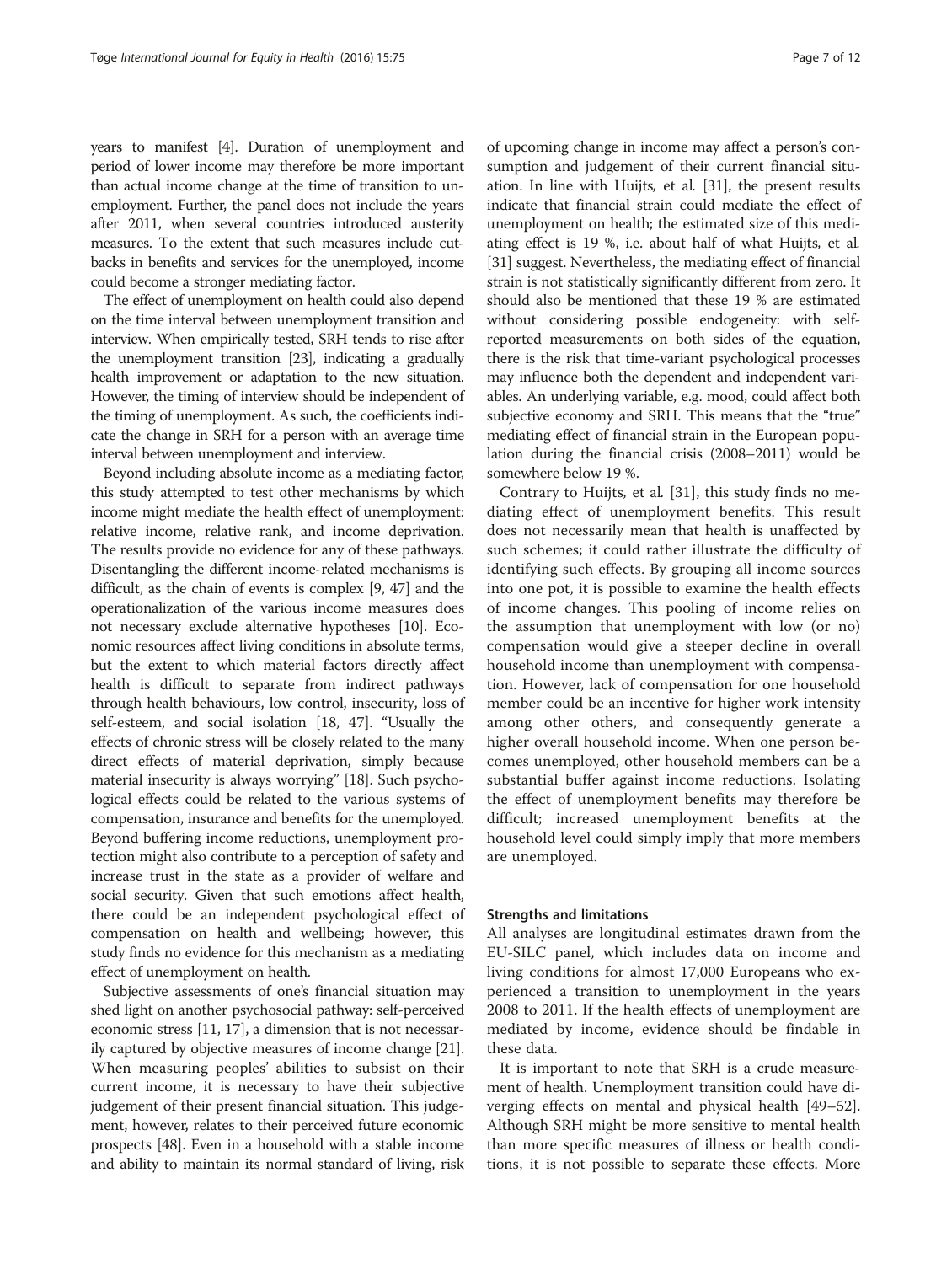fine-grained health measures are preferable, but unfortunately not available in the EU-SILC.

Whether income mediates the effect of unemployment on health could depend on the position within the labour market. However, such analyses are not possible due to limited information in the EU-SILC.

Attrition is a problem in longitudinal survey data and could affect the results. The rotational design of EU-SILC does not provide necessary information to address the impact of attrition biases. Emigrating respondents are followed until they emigrate, but not after. If emigration is

more prevalent among people who experience stronger (or weaker) health effects of reduced income following unemployment, emigration will bias the estimates.

## Conclusion

Changes in both absolute and relative income, as well as in self-reported financial strain, are significantly related to changes in SRH; however, only financial strain is found to be a potential mediator of the individual health effect of unemployment.

## Appendix

| <b>Table 4</b> Income and material factors as functions of unemployment. All models control for age and age squared |  |  |
|---------------------------------------------------------------------------------------------------------------------|--|--|
|---------------------------------------------------------------------------------------------------------------------|--|--|

|                                    | Model A            | Model B            | Model C          | Model D               | Model E             | Model F                                   | Model G                 |
|------------------------------------|--------------------|--------------------|------------------|-----------------------|---------------------|-------------------------------------------|-------------------------|
|                                    | Fixed effects      | Fixed effects      | Fixed<br>effects | Fixed effects         | Fixed<br>effects    | Fixed effects                             | Fixed effects           |
| Variables                          | Absolute<br>income | Relative<br>income | Relative<br>rank | Income<br>deprivation | Financial<br>strain | Absolute income - excl.<br>unemp. benefit | Unemployment<br>benefit |
| Unemployment                       | $-0.055*$          | $-0.040*$          | $-0.061*$        | $-0.002$              | $-0.217***$         | $-0.070***$                               | $0.138***$              |
|                                    | (0.013)            | (0.013)            | (0.027)          | (0.001)               | (0.020)             | (0.015)                                   | (0.029)                 |
| Control for partnership<br>status: | NO.                | NO.                | NO.              | NO                    | NO.                 | <b>YES</b>                                | NO.                     |
| Observations                       | 16.913             | 16,913             | 16,913           | 16,913                | 16,913              | 16,913                                    | 16,912                  |
| R-squared (within)                 | 0.016              | 0.018              | 0.015            | 0.015                 | 0.002               | 0.049                                     | 0.108                   |
| Number of<br>respondents           | 6,200              | 6,200              | 6,200            | 6,200                 | 6,200               | 6,200                                     | 6,200                   |

Standard errors clustered on countries in parentheses, \*\*\*  $p < 0.001$ , \*\*  $p < 0.01$ , \*  $p < 0.05$ 

Table 5 Sensitivity test, restricted to individuals in countries where net unemployment benefit is available. All models control for age and age squared

|                                                  | Model 0       | Model 6a      | Model 6b      |
|--------------------------------------------------|---------------|---------------|---------------|
|                                                  | Fixed effects | Fixed effects | Fixed effects |
| Variables                                        | SRH           | SRH           | SRH           |
| Unemployment                                     | $-0.056***$   |               | $-0.059***$   |
|                                                  | (0.011)       |               | (0.010)       |
| Absolute income - excluding unemployment benefit |               | $-0.006$      | $-0.011$      |
|                                                  |               | (0.011)       | (0.012)       |
| Unemployment benefit                             |               | 0.014         | 0.018         |
|                                                  |               | (0.012)       | (0.02)        |
| Control for partnership status:                  |               |               |               |
|                                                  | <b>YES</b>    | <b>NO</b>     | NO.           |
| Observations                                     | 14,083        | 14,083        | 14,083        |
| R-squared (within)                               | 0.009         | 0.007         | 0.009         |
| Number of respondents                            | 5,151         | 5,151         | 5,151         |

Standard errors clustered on countries in parentheses, \*\*\*  $p < 0.001$ , \*\*  $p < 0.01$ , \*  $p < 0.05$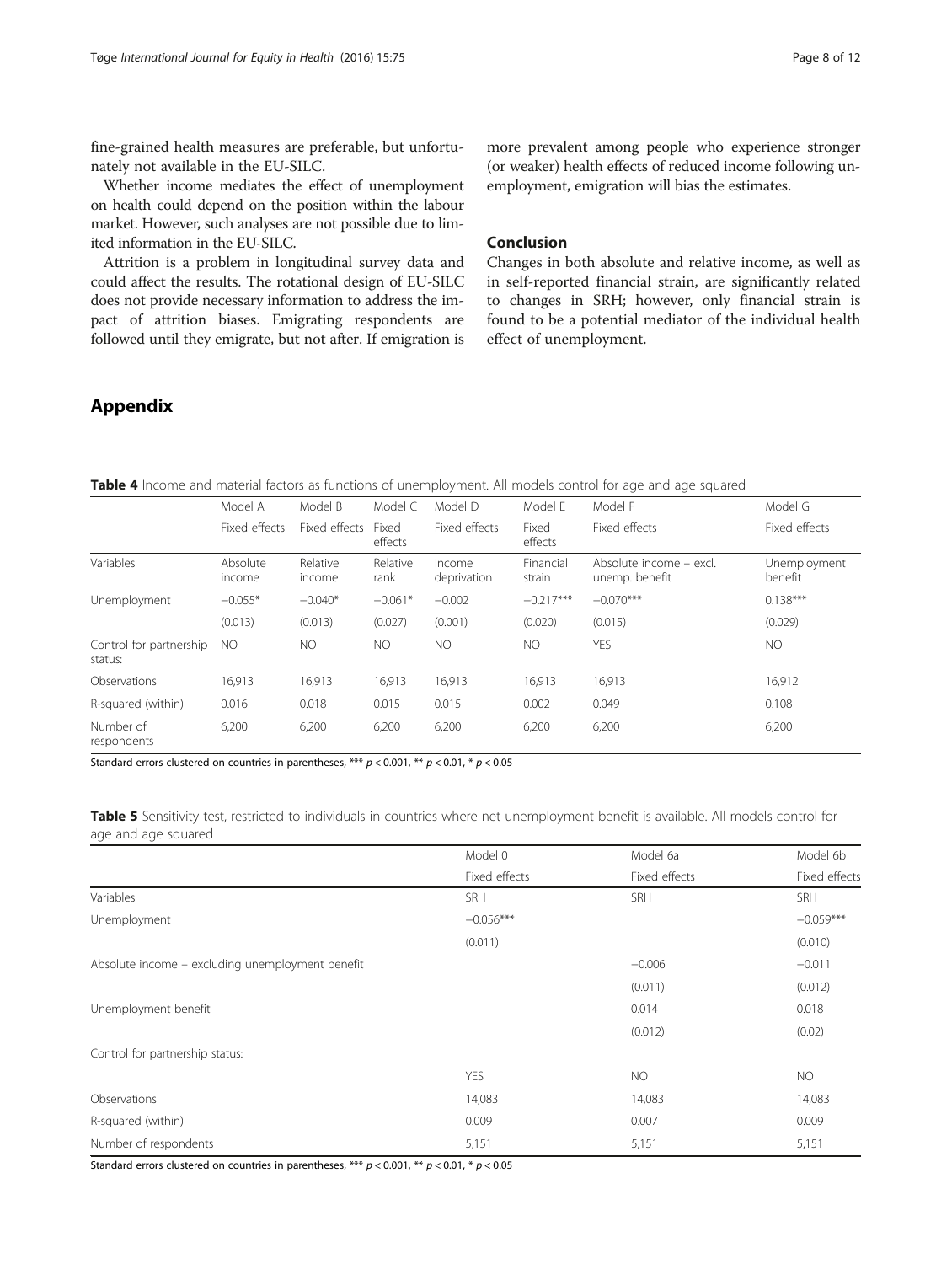## Table 6 Sensitivity test. Restricted to respondents born before 1970

|                                                     | Model 0          | Model 1b         | Model 2b         | Model 3b         | Model 4b         | Model 5b         | Model 6b         |
|-----------------------------------------------------|------------------|------------------|------------------|------------------|------------------|------------------|------------------|
|                                                     | Fixed<br>effects | Fixed<br>effects | Fixed<br>effects | Fixed<br>effects | Fixed<br>effects | Fixed<br>effects | Fixed<br>effects |
| Variables                                           | SRH              | SRH              | SRH              | SRH              | SRH              | SRH              | SRH              |
| Unemployment                                        | $-0.074*$        | $-0.073*$        | $-0.074*$        | $-0.074*$        | $-0.074*$        | $-0.061*$        | $-0.075*$        |
|                                                     | (0.014)          | (0.014)          | (0.014)          | (0.014)          | (0.014)          | (0.015)          | (0.015)          |
| Absolute income                                     |                  | 0.004            |                  |                  |                  |                  |                  |
|                                                     |                  | (0.023)          |                  |                  |                  |                  |                  |
| Relative income                                     |                  |                  | $-0.004$         |                  |                  |                  |                  |
|                                                     |                  |                  | (0.025)          |                  |                  |                  |                  |
| Relative rank                                       |                  |                  |                  | 0.004            |                  |                  |                  |
|                                                     |                  |                  |                  | (0.008)          |                  |                  |                  |
| Income deprivation                                  |                  |                  |                  |                  | 0.113            |                  |                  |
|                                                     |                  |                  |                  |                  | (0.162)          |                  |                  |
| Financial strain                                    |                  |                  |                  |                  |                  | $-0.053***$      |                  |
|                                                     |                  |                  |                  |                  |                  | (0.009)          |                  |
| Absolute income - excluding unemployment<br>benefit |                  |                  |                  |                  |                  |                  | 0.003            |
|                                                     |                  |                  |                  |                  |                  |                  | (0.021)          |
| Unemployment benefit                                |                  |                  |                  |                  |                  |                  | 0.005            |
|                                                     |                  |                  |                  |                  |                  |                  | (0.013)          |
| Control for partnership status:                     |                  |                  |                  |                  |                  |                  |                  |
|                                                     | <b>YES</b>       | <b>NO</b>        | <b>NO</b>        | <b>NO</b>        | <b>NO</b>        | <b>YES</b>       | <b>NO</b>        |
| Observations                                        | 8,249            | 8,249            | 8,249            | 8,249            | 8,249            | 8,249            | 8,249            |
| R-squared (within)                                  | 0.016            | 0.016            | 0.016            | 0.017            | 0.017            | 0.022            | 0.016            |
| Number of respondents                               | 2,966            | 2,966            | 2,966            | 2,966            | 2,966            | 2,966            | 2,966            |

Standard errors clustered on countries in parentheses, \*\*\*  $p < 0.001$ , \*\*  $p < 0.01$ , \*  $p < 0.05$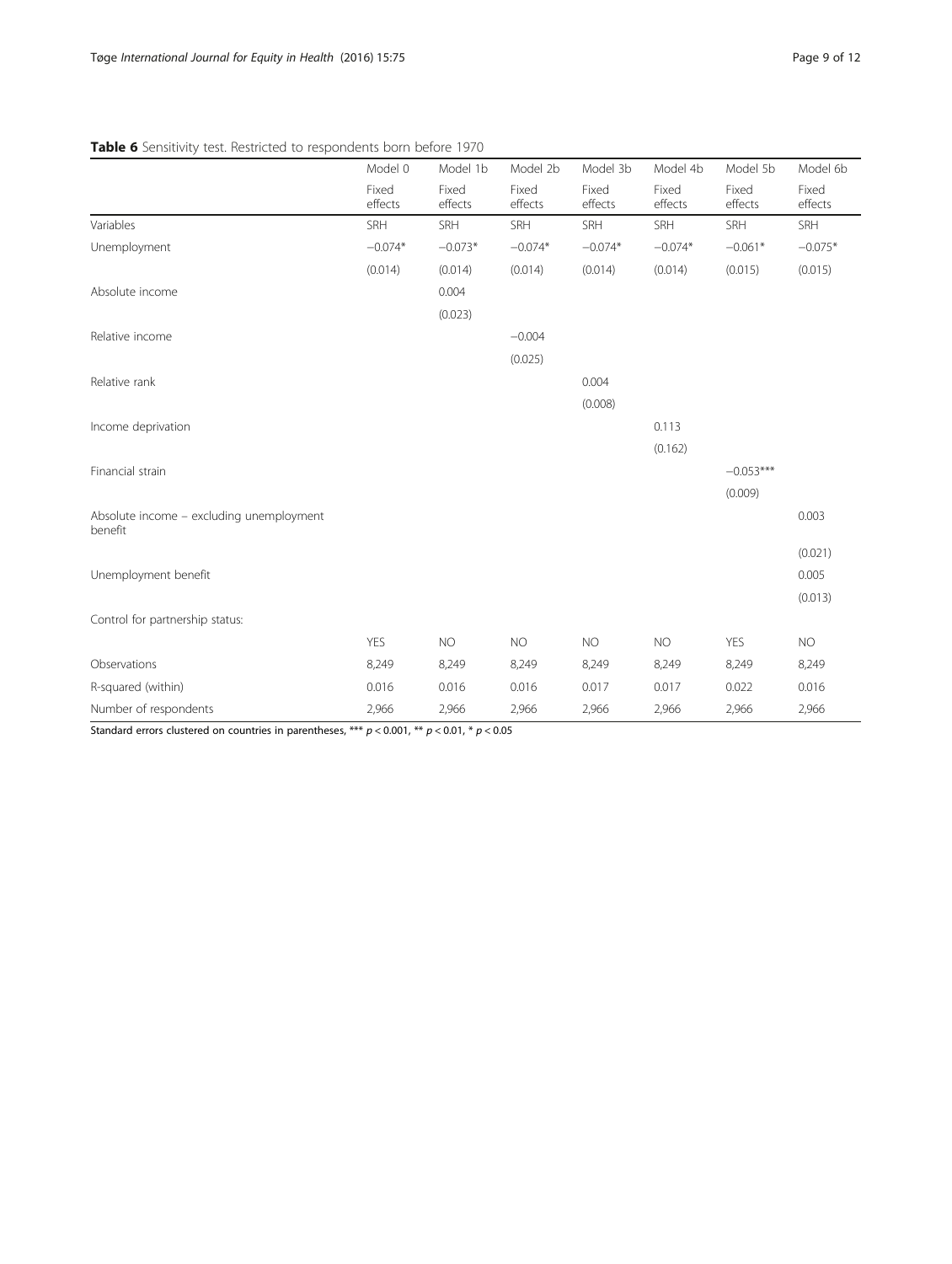|                                              | Model 0       | Model 1b                                  | Model 2b  | Model 3b   | Model 4b      | Model 5b      | Model 6b      |
|----------------------------------------------|---------------|-------------------------------------------|-----------|------------|---------------|---------------|---------------|
|                                              | Fixed effects | Fixed effects Fixed effects Fixed effects |           |            | Fixed effects | Fixed effects | Fixed effects |
| Variables                                    | <b>SRH</b>    | <b>SRH</b>                                | SRH       | SRH        | SRH           | SRH           | SRH           |
| Unemployment                                 | $-0.044**$    | $-0.042$                                  | $-0.043$  | $-0.043**$ | $-0.044**$    | $-0.027$      | $-0.044*$     |
|                                              | (0.021)       | (0.021)                                   | (0.021)   | (0.021)    | (0.021)       | (0.020)       | (0.021)       |
|                                              |               | 0.020                                     |           |            |               |               |               |
|                                              |               | (0.035)                                   |           |            |               |               |               |
| Relative income                              |               |                                           | 0.017     |            |               |               |               |
|                                              |               |                                           | (0.033)   |            |               |               |               |
| Relative rank                                |               |                                           |           | 0.003      |               |               |               |
|                                              |               |                                           |           | (0.007)    |               |               |               |
| Income deprivation                           |               |                                           |           |            | 0.131         |               |               |
|                                              |               |                                           |           |            | (0.166)       |               |               |
| Financial strain                             |               |                                           |           |            |               | $-0.059***$   |               |
|                                              |               |                                           |           |            |               | (0.014)       |               |
| Absolute income - excl. unemployment benefit |               |                                           |           |            |               |               | 0.015         |
|                                              |               |                                           |           |            |               |               | (0.034)       |
| Unemployment benefit                         |               |                                           |           |            |               |               | 0.010         |
|                                              |               |                                           |           |            |               |               | (0.015)       |
| Control for partnership status:              |               |                                           |           |            |               |               |               |
|                                              | <b>YES</b>    | <b>NO</b>                                 | <b>NO</b> | <b>NO</b>  | <b>NO</b>     | <b>YES</b>    | <b>NO</b>     |
| Observations                                 | 16,913        | 16,913                                    | 16,913    | 16,913     | 16,913        | 16,913        | 16,912        |
| R-squared (within)                           | 0.009         | 0.009                                     | 0.009     | 0.009      | 0.009         | 0.013         | 0.009         |

Number of respondents 6,200 6,200 6,200 6,200 6,200 6,200 6,200

## Table 7 Sensitivity test. Weighted for uneven numbers of unemployment transitions. All models control for age and age squared

Standard errors clustered on countries in parentheses, \*\*\*  $p < 0.001$ , \*\*  $p < 0.01$ , \*  $p < 0.05$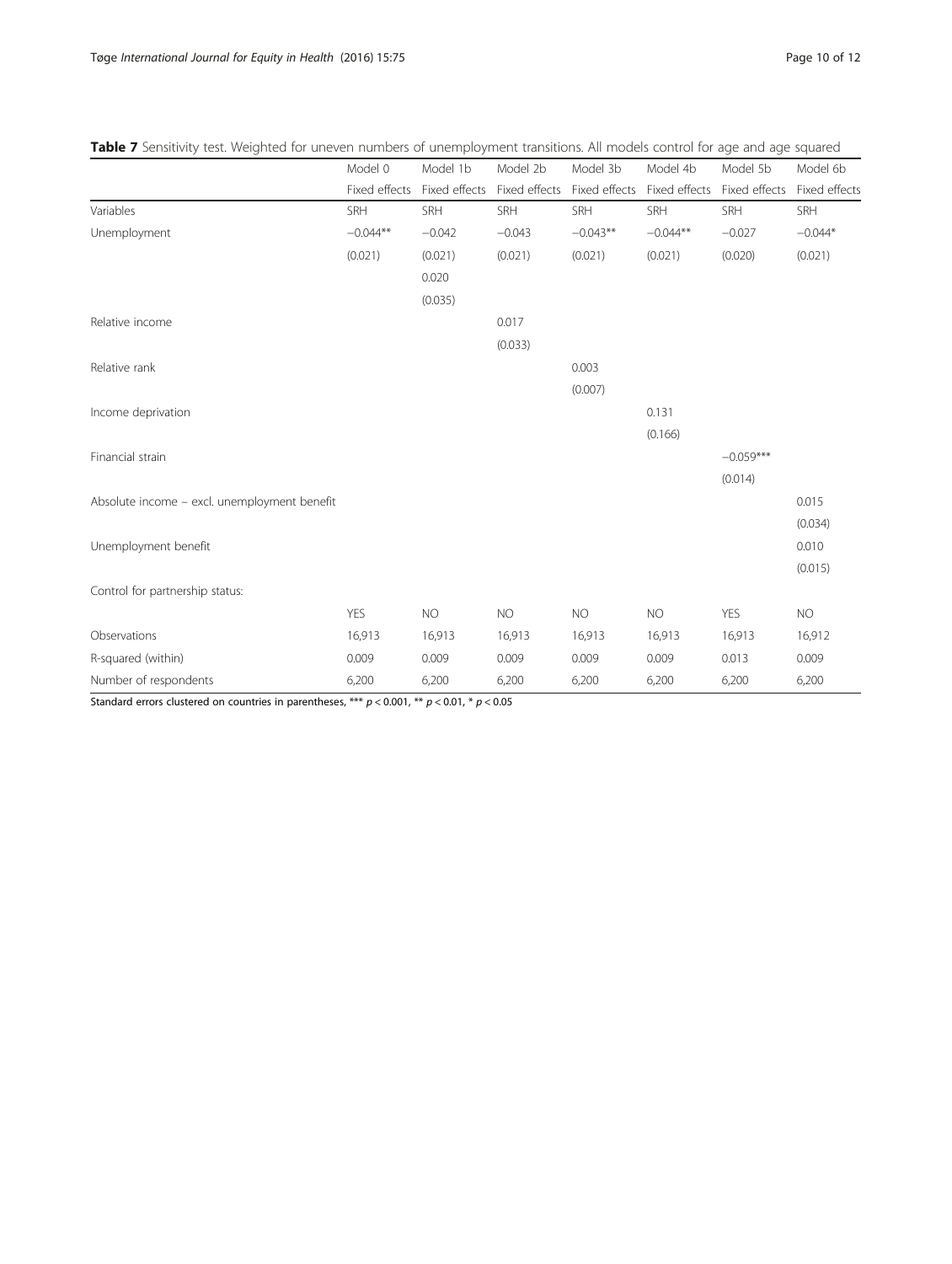<span id="page-10-0"></span>Table 8 Sensitivity test. Weighted for uneven numbers of Unemployment s and change in unemployment rate (2008–2011). All models control for age and age squared

|                                                     | Model 0          | Model 1b         | Model 2b         | Model 3b         | Model 4b         | Model 5b         | Model 6b         |
|-----------------------------------------------------|------------------|------------------|------------------|------------------|------------------|------------------|------------------|
|                                                     | Fixed<br>effects | Fixed<br>effects | Fixed<br>effects | Fixed<br>effects | Fixed<br>effects | Fixed<br>effects | Fixed<br>effects |
| Variables                                           | SRH              | SRH              | SRH              | SRH              | SRH              | SRH              | SRH              |
| Unemployment                                        | $-0.041*$        | $-0.040$         | $-0.040$         | $-0.041*$        | $-0.041*$        | $-0.026$         | $-0.042*$        |
|                                                     | (0.020)          | (0.020)          | (0.020)          | (0.020)          | (0.020)          | (0.019)          | (0.020)          |
| Absolute income                                     |                  | 0.025            |                  |                  |                  |                  |                  |
|                                                     |                  | (0.038)          |                  |                  |                  |                  |                  |
| Relative income                                     |                  |                  | 0.022            |                  |                  |                  |                  |
|                                                     |                  |                  | (0.035)          |                  |                  |                  |                  |
| Relative rank                                       |                  |                  |                  | 0.004            |                  |                  |                  |
|                                                     |                  |                  |                  | (0.007)          |                  |                  |                  |
| Income deprivation                                  |                  |                  |                  |                  | 0.126            |                  |                  |
|                                                     |                  |                  |                  |                  | (0.161)          |                  |                  |
| Financial strain                                    |                  |                  |                  |                  |                  | $-0.057***$      |                  |
|                                                     |                  |                  |                  |                  |                  | (0.013)          |                  |
| Absolute income - excluding unemployment<br>benefit |                  |                  |                  |                  |                  |                  | 0.021            |
|                                                     |                  |                  |                  |                  |                  |                  | (0.037)          |
| Unemployment benefit                                |                  |                  |                  |                  |                  |                  | 0.012            |
|                                                     |                  |                  |                  |                  |                  |                  | (0.016)          |
| Control for partnership status:                     |                  |                  |                  |                  |                  |                  |                  |
|                                                     | <b>YES</b>       | <b>NO</b>        | <b>NO</b>        | <b>NO</b>        | <b>NO</b>        | <b>YES</b>       | <b>NO</b>        |
| Observations                                        | 16,913           | 16,913           | 16,913           | 16,913           | 16,913           | 16,913           | 16,912           |
| R-squared (within)                                  | 0.009            | 0.010            | 0.010            | 0.009            | 0.009            | 0.017            | 0.010            |
| Number of respondents                               | 6,200            | 6,200            | 6,200            | 6,200            | 6,200            | 6,200            | 6,200            |

Standard errors clustered on countries in parentheses, \*\*\*  $p < 0.001$ , \*\*  $p < 0.01$ , \*  $p < 0.05$ 

#### Competing interests

The authors declare that they have no competing interests.

#### Acknowledgements

I thank Espen Dahl, Morten Blekesaune, Ira Malmberg-Heimonen, Knut Halvorsen and Jon Ivar Elstad for valuable comments on earlier drafts.

#### Funding

This work was supported by the Research Council of Norway, grant number 221037.

#### Received: 9 February 2016 Accepted: 24 April 2016 Published online: 06 May 2016

#### References

- The International Labour Organization (ILO): ILO World of Work Report 2013: EU Snapshot. International Institute for Labour Studies; 2013. [http://www.ilo.](http://www.ilo.org/wcmsp5/groups/public/---dgreports/---dcomm/documents/publication/wcms_209607.pdf) [org/wcmsp5/groups/public/](http://www.ilo.org/wcmsp5/groups/public/---dgreports/---dcomm/documents/publication/wcms_209607.pdf)—dgreports/—dcomm/documents/ [publication/wcms\\_209607.pdf](http://www.ilo.org/wcmsp5/groups/public/---dgreports/---dcomm/documents/publication/wcms_209607.pdf).
- 2. Callan T, Leventi C, Levy H, Matsaganis M, Paulus A, Sutherland H. The distributional effects of austerity measures: a comparison of six EU countries. EUROMOD Working Paper No. EM6/11. Institute for Social and Economic Research (ISER), Essex: 2011. [https://www.iser.essex.ac.uk/research/](https://www.iser.essex.ac.uk/research/publications/working-papers/euromod/em6-11.pdf) [publications/working-papers/euromod/em6-11.pdf](https://www.iser.essex.ac.uk/research/publications/working-papers/euromod/em6-11.pdf).
- Eurostat: Unemployment rate by sex and age groups annual average, %. Eurostat; Luxembourg; 2016. [http://appsso.eurostat.ec.europa.eu/nui/show.](http://appsso.eurostat.ec.europa.eu/nui/show.do?dataset=une_rt_a&lang=en) [do?dataset=une\\_rt\\_a&lang=en.](http://appsso.eurostat.ec.europa.eu/nui/show.do?dataset=une_rt_a&lang=en)
- 4. Strandh M. Varying unemployment experiences?: the economy and mental well-being. Umeå University: Department of Sociology; 2000.
- 5. CSDH: Closing the gap in a generation: health equity through action on the social determinants of health. Final Report of the Commission on Social Determinants of Health. Geneva, World Health Organization; 2008. [http://](http://www.who.int/social_determinants/final_report/csdh_finalreport_2008.pdf) [www.who.int/social\\_determinants/final\\_report/csdh\\_finalreport\\_2008.pdf.](http://www.who.int/social_determinants/final_report/csdh_finalreport_2008.pdf)
- 6. Marmot M, Bloomer E, Goldblatt P. The role of social determinants in tackling health objectives in a context of economic crisis. Public Health Rev. 2013;35:1–24.
- 7. Esser I, Ferrarini T, Nelson K, Palme J, Sjöberg O: Unemployment benefits in EU member states. European Union: Brussels, European Commission; 2013.
- 8. Ferrarini T, Nelson K, Sjöberg O. Decomposing the effect of social policies on population health and inequalities: An empirical example of unemployment benefits. Scandinavian J Public Health. 2014;42:635–42.
- 9. Kawachi I, Adler NE, Dow WH. Money, schooling, and health: Mechanisms and causal evidence. Ann N Y Acad Sci. 2010;1186:56–68.
- 10. Wagstaff A, Van Doorslaer E. Income inequality and health: what does the literature tell us? Annu Rev Public Health. 2000;21:543–67.
- 11. Miething A. A matter of perception: Exploring the role of income satisfaction in the income-mortality relationship in German survey data 1995–2010. Soc Sci Med. 2013;99:72.
- 12. Miething A, Berg Yngwe M. BMC Public Health. 2014;14:1300.
- 13. Miething A, Lundberg O, Geyer S. Income and health in different welfare contexts: A comparison of Sweden, East and West Germany. Scandinavian J Public Health. 2013;41:260–8.
- 14. Jahoda M. Employment and unemployment: a social-psychological analysis. Cambridge: Cambridge University Press; 1982.